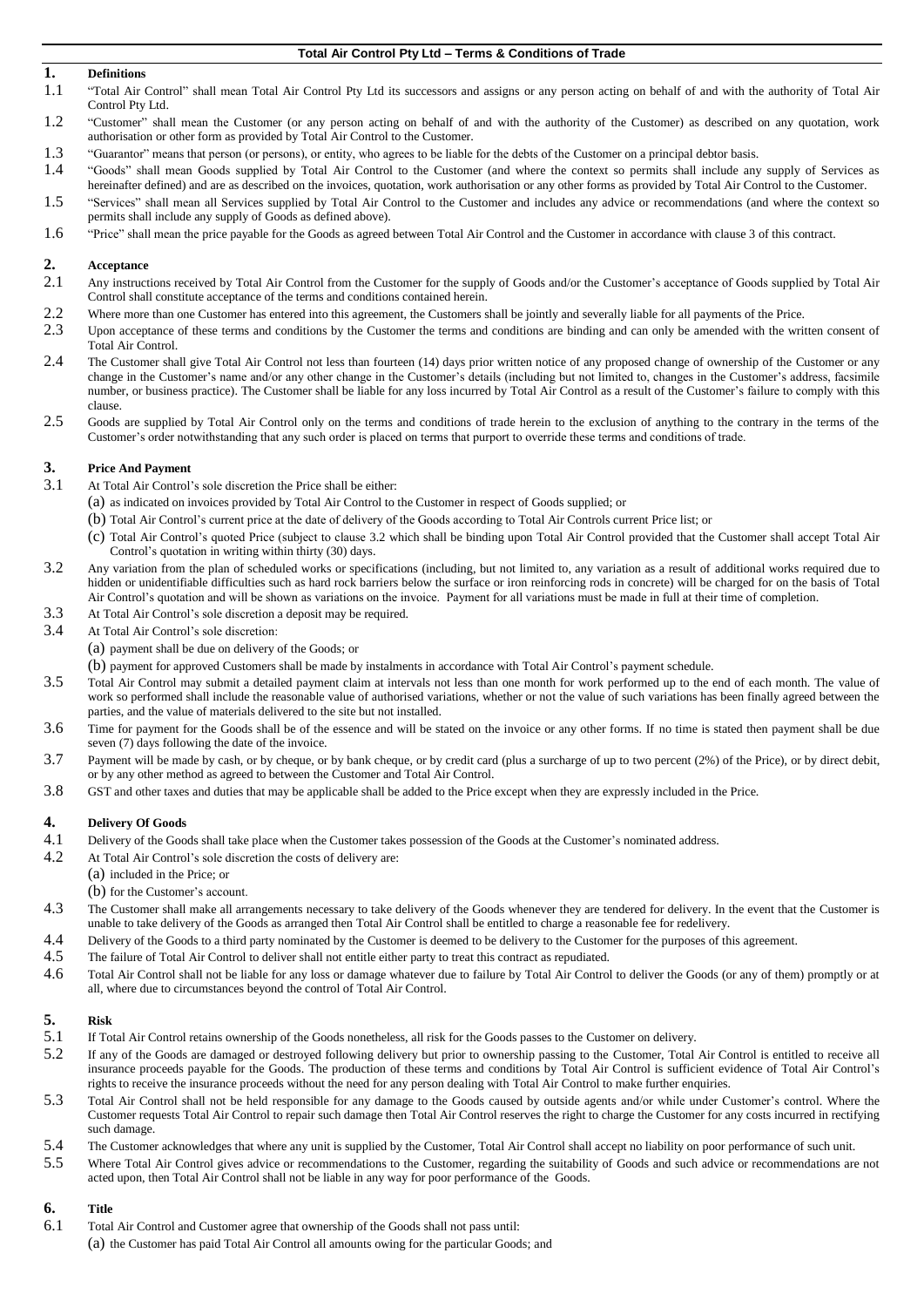- (b) the Customer has met all other obligations due by the Customer to Total Air Control in respect of all contracts between Total Air Control and the Customer.
- 6.2 Receipt by Total Air Control of any form of payment other than cash shall not be deemed to be payment until that form of payment has been honoured, cleared or recognised and until then Total Air Control's ownership or rights in respect of the Goods shall continue.
- 6.3 It is further agreed that until Total Air Control receives payment in full for the Goods and all other obligations of the Customer are met:
	- (a) where practicable the Goods shall be kept separate and identifiable; and
	- (b) Total Air Control may give notice in writing to the Customer to return the Goods or any of them to Total Air Control. Upon such notice the rights of the Customer to obtain ownership or any other interest in the Goods shall cease; and
	- (c) Total Air Control shall have the right of stopping the Goods in transit whether or not delivery has been made; and
	- (d) if the Customer fails to return the Goods to Total Air Control upon request then Total Air Control or Total Air Control's agent may enter upon and into land and premises owned, occupied or used by the Customer, or any premises as the invitee of the Customer, where the Goods are situated and take possession of the Goods; and
	- (e) the Customer is only a bailee of the Goods and the Customer shall hold any proceeds from the sale or disposal of the Goods, up to and including the amount the Customer owes to Total Air Control for the Goods, on trust for Total Air Control; and
	- (f) the Customer shall not deal with the money of Total Air Control in any way which may be adverse to Total Air Control; and
	- (g) the Customer shall not charge the Goods in any way nor grant nor otherwise give any interest in the Goods while they remain the property of Total Air Control; and
	- (h) The Customer must:
		- (i) secure the Goods from risk, damage and theft;
		- (ii) insure and keep insured the Goods against such risks as are usual or common to insure against in a business of the type conducted by the Purchaser; and
		- (iii) keep the Goods in a good and serviceable condition; and
	- (i) Total Air Control can issue proceedings to recover the Price of the Goods sold and any further loss and damage incurred by Total Air Control by the Customer's conduct notwithstanding that ownership of the Goods may not have passed to the Customer; and
	- (j) if the Goods are converted into other products, the parties agree that Total Air Control will be the owner of the end products.

# **7. Defects**

- <span id="page-1-0"></span>The Customer shall inspect the Goods on delivery and shall within seven (7) days of delivery (time being of the essence) notify Total Air Control of any alleged defect, shortage in quantity, damage or failure to comply with the description or quote. The Customer shall afford Total Air Control an opportunity to inspect the Goods within a reasonable time following delivery if the Customer believes the Goods are defective in any way. If the Customer fails to comply with these provisions the Goods shall be presumed to be free from any defect or damage. For defective Goods, which Total Air Control has agreed in writing that the Customer is entitled to reject, Total Air Control's liability is limited to either (at Total Air Control's discretion) replacing the Goods or repairing the Goods except where the Customer is entitled to further remedies pursuant to the *Competition and Consumer Act* 2010 ("CCA").
- 7.2 Goods will not be accepted for return other than in accordance with [7.1](#page-1-0) above.

# **8. Warranty and Limitation of Liabilities**<br>8.1 To the extent permitted by applicable law

- To the extent permitted by applicable law and except where the Customer has acquired the Goods as a consumer within the meaning of the CCA, all warranties and conditions whether express, implied or statutory concerning the Goods supplied are excluded (including warranties as to merchantability and fitness for a particular purpose) save for the manufacturer's warranties and warranties and conditions agreed in writing between BG and the Purchaser.
- 8.2 To the extent that Total Air Control is able to do so, Total Air Control will pass on to the Customer the benefit of any manufacturer's warranties. Total Air Control will not be liable for any defect in the manufacture of the Goods, except where the Customer has acquired the Goods as a consumer within the meaning of the CCA and if Total Air Control is liable pursuant to the CCA. It is the Customer's responsibility to adhere to the warranty conditions of the manufacturer. Warranty claims are to be resolved directly between the Customer and the manufacturer, although Total Air Control will provide the Customer with any assistance in seeking to have warranty claims satisfied.
- 8.3 Total Air Control does not warrant that Goods supplied will be compatible with the Customer's needs.
- 8.4 Photographs and illustrations supplied by Total Air Control represent the Goods generally, but should not be taken as necessarily representing the Goods the subject of these terms and conditions.
- 8.5 Figures given for the performance of the Goods vary in every case according to conditions. Any particulars of capacity or wear provided by Total Air Control must be treated as approximate only and are not warranted unless specifically warranted.
- 8.6 Total Air Control will not be liable to the Customer or any third party for lost profits or other special, consequential, incidental, or indirect damages, losses, costs or expenses of any kind, however caused, and whether based on contract, tort (including negligence), or any other theory of liability regardless of whether Total Air Control has been advised of the possibility of such damages, losses, costs or expenses.
- 8.7 In any event Total Air Control's liability will be limited to the amount paid by the Customer for the supply of the Goods.
- 8.8 Repair or replacement necessary as a result of accidental or intentional misuse by or on behalf of the Purchaser will result in the refusal of any warranty claim.<br>8.9 the warranty shall not cover any defect or damage w
	- the warranty shall not cover any defect or damage which may be caused or partly caused by or arise through:
		- (a) failure on the part of the Customer to properly maintain any Goods; or
			- (b) failure on the part of the Customer to follow any instructions or guidelines provided by Total Air Control; or
			- (c) any use of any Goods otherwise than for any application specified on a quote or order form; or
			- (d) the continued use of any Goods after any defect becomes apparent or would have become apparent to a reasonably prudent operator or user; or
			- (e) fair wear and tear, any accident or act of God.
- 8.10 the warranty shall cease and Total Air Control shall thereafter in no circumstances be liable under the terms of the warranty if the workmanship is repaired, altered or overhauled without Total Air Control's consent.
- 8.11 in respect of all claims Total Air Control shall not be liable to compensate the Customer for any delay in either replacing or remedying the workmanship or in properly assessing the Customer's claim.

## **9. Default & Consequences of Default**

- 9.1 In the event that the Customer fails to pay for the Goods by the due date, interest on overdue invoices shall accrue daily from the date when payment becomes due, until the date of payment, at a rate of two and one half percent (2.5%) per calendar month and such interest shall compound monthly at such a rate after as well as before any judgment.
- 9.2 If the Customer defaults in payment of any invoice when due, the Customer shall indemnify Total Air Control from and against all costs and disbursements incurred by Total Air Control in pursuing the debt including legal costs on a solicitor and own client basis and Total Air Control's collection agency costs.
- 9.3 Without prejudice to any other remedies Total Air Control may have, if at any time the Customer is in breach of any obligation (including those relating to payment), Total Air Control may suspend or terminate the supply of Goods to the Customer and any of its other obligations under the terms and conditions including, but not limited to, service and maintenance. Total Air Control will not be liable to the Customer for any loss or damage the Customer suffers because Total Air Control has exercised its rights under this clause.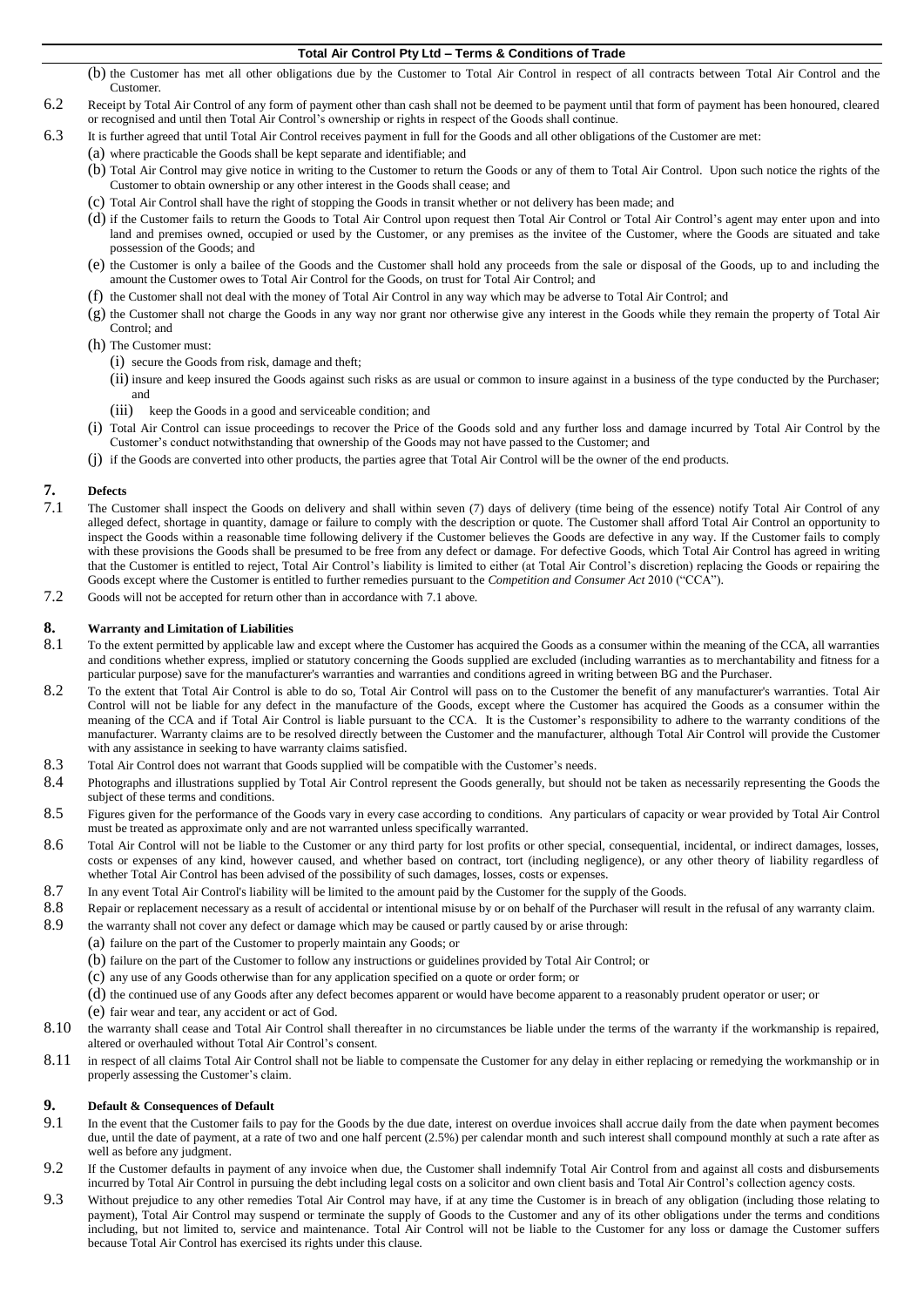- 9.4 If any account remains overdue after thirty (30) days then an amount of the greater of twenty dollars (\$20.00) or ten percent (10.00%) of the amount overdue (up to a maximum of two hundred dollars (\$200.00)) shall be levied for administration fees which sum shall become immediately due and payable.
- 9.5 Without prejudice to Total Air Control's other remedies at law Total Air Control shall be entitled to cancel all or any part of any order of the Customer which remains unfulfilled and all amounts owing to Total Air Control shall, whether or not due for payment, become immediately payable in the event that:
	- (a) any money payable to Total Air Control becomes overdue, or in Total Air Control's opinion the Customer will be unable to meet its payments as they fall due; or
	- (b) the Customer becomes insolvent, convenes a meeting with its creditors or proposes or enters into an arrangement with creditors, or makes an assignment for the benefit of its creditors; or
	- (c) a receiver, manager, liquidator (provisional or otherwise), trustee in bankruptcy or similar person is appointed in respect of the Customer or any asset of the Customer.

# <span id="page-2-0"></span>**10. Security And Charge**

- 10.1 Despite anything to the contrary contained herein or any other rights which Total Air Control may have howsoever:
	- (a) where the Customer and/or the Guarantor (if any) is the owner of land, realty or any other asset capable of being charged, both the Customer and/or the Guarantor agree to mortgage and/or charge all of their joint and/or several interest in the said land, realty or any other asset to Total Air Control or Total Air Control's nominee to secure all amounts and other monetary obligations payable under these terms and conditions. The Customer and/or the Guarantor acknowledge and agree that Total Air Control (or Total Air Control's nominee) shall be entitled to lodge where appropriate a caveat, which caveat shall be withdrawn once all payments and other monetary obligations payable hereunder have been met.
	- (b) should Total Air Control elect to proceed in any manner in accordance with this clause and/or its sub-clauses, the Customer and/or Guarantor shall indemnify Total Air Control from and against all Total Air Control's costs and disbursements including legal costs on a solicitor and own client basis.
	- (c) the Customer and/or the Guarantor (if any) agree to irrevocably nominate constitute and appoint Total Air Control or Total Air Control's nominee as the Customer's and/or Guarantor's true and lawful attorney to perform all necessary acts to give effect to the provisions of this claus[e 10.1.](#page-2-0)

### **11.** *Personal Property Securities Act 2009 ("PPSA")*

- 11.1 If any clauses in these terms contravene any provisions in the PPSA or any amendments thereto such clause or clauses shall be deleted without affecting the validity of the remaining clauses of these terms. The following definitions of the PPSA and amendments thereto apply to Total Air Control's terms of trade: (a) Financing statement. This has the same meaning as defined by the PPSA;
	- (b) Financing change statement. This has the same meaning as defined by the PPSA;
	- (c) Security agreement. This has the same meaning in these terms and conditions of trade as the security agreement created between the Purchaser and GB in the PPSA;
	- (d) Security interest. This has the same meaning as defined by the PPSA
- 11.2 The Customer hereby assents that by placing orders for Goods with Total Air Control the Cuatomer acknowledges and agrees that Total Air Control's terms and conditions of trade:
	- (a) Constitute a security agreement for the purposes of the PPSA in such Goods;
	- (b) Create a security interest in such Goods and in Goods previously supplied which have not been fully paid for and for Goods that will be supplied in the future.
- 11.3 The customer agrees to:
	- (a) Sign and provide without delay any documents and/or accurate information Total Air Control may require to register a financing statement or financing change statement concerning a security interest on the Personal Property Securities Register and to register any other document required to be registered by the PPSA and to correct any defects in such documents or information.
	- (b) Indemnify and reimburse Total Air Control for all costs for a financing statement or financing change statement on the Personal Property Securities Register or releasing Goods charged thereby;
	- (c) Not to register a financing change statement in respect of a security interest on Goods supplied by Total Air Control that have not been fully paid for without the prior written consent of Total Air Control;
	- (d) Not to register, or permit a third party to register, a financing statement or a financing change statement concerning Goods supplied by Total Air Control that have not been fully paid for without the prior written consent of Total Air Control;
	- (e) Promptly tell Total Air Control of any material change in its methods and policies of selling and/or reselling Goods supplied by Total Air Control which would change the nature of proceeds of such sales.
- 11.4 The Customer waives its rights to receive notices under sections 95, 118, 121(4), 130, 132(3)(d) and 132(4) of the PPSA.
- 11.5 With regard to sections 142 & 143 of the PPSA the Customer waives its rights as a grantor and/or a debtor under the PPSA.
- 11.6 With regard to section 157 of the PPSA, unless otherwise agreed in writing by Total Air Control the Customer waives its right to receive a verification statement.
- 11.7 The Customer shall unconditionally approve any actions taken by Total Air Control under clauses 11 and it sub-clauses hereof.

# **12.** *The Competition and Consumer Act 2010 ("CCA")*

These terms of trade are not intended to have the effect of contracting out of any provisions of the CCA, except where permitted by law. If the Customer buys Goods as a consumer these terms of trade shall be subject to protection of consumers' rights legislation and shall not affect the consumer's statutory rights. If any clauses in these terms and conditions of trade contravene any provisions in these acts such clause or clauses shall be deleted without affecting the validity of the remaining clauses of these terms and conditions of trade.

### **13. Cancellation**

- 13.1 Total Air Control may cancel any contract to which these terms and conditions apply or cancel delivery of Goods at any time before the Goods are delivered by giving written notice to the Customer. On giving such notice Total Air Control shall repay to the Customer any sums paid in respect of the Price. Total Air Control shall not be liable for any loss or damage whatever arising from such cancellation.
- 13.2 In the event that the Customer cancels delivery of Goods the Customer shall be liable for any loss incurred by Total Air Control (including, but not limited to, any loss of profits) up to the time of cancellation.

#### **14. Privacy Act 1988**

- 14.1 The Customer and/or the Guarantor/s agree for Total Air Control to obtain from a credit reporting agency a credit report containing personal credit information about the Customer and Guarantor/s in relation to credit provided by Total Air Control.
- 14.2 The Customer and/or the Guarantor/s agree that Total Air Control may exchange information about the Customer and the Guarantor/s with those credit providers either named as trade referees by the Customer or named in a consumer credit report issued by a credit reporting agency for the following purposes: (a) to assess an application by Customer; and/or
	- (b) to notify other credit providers of a default by the Customer; and/or